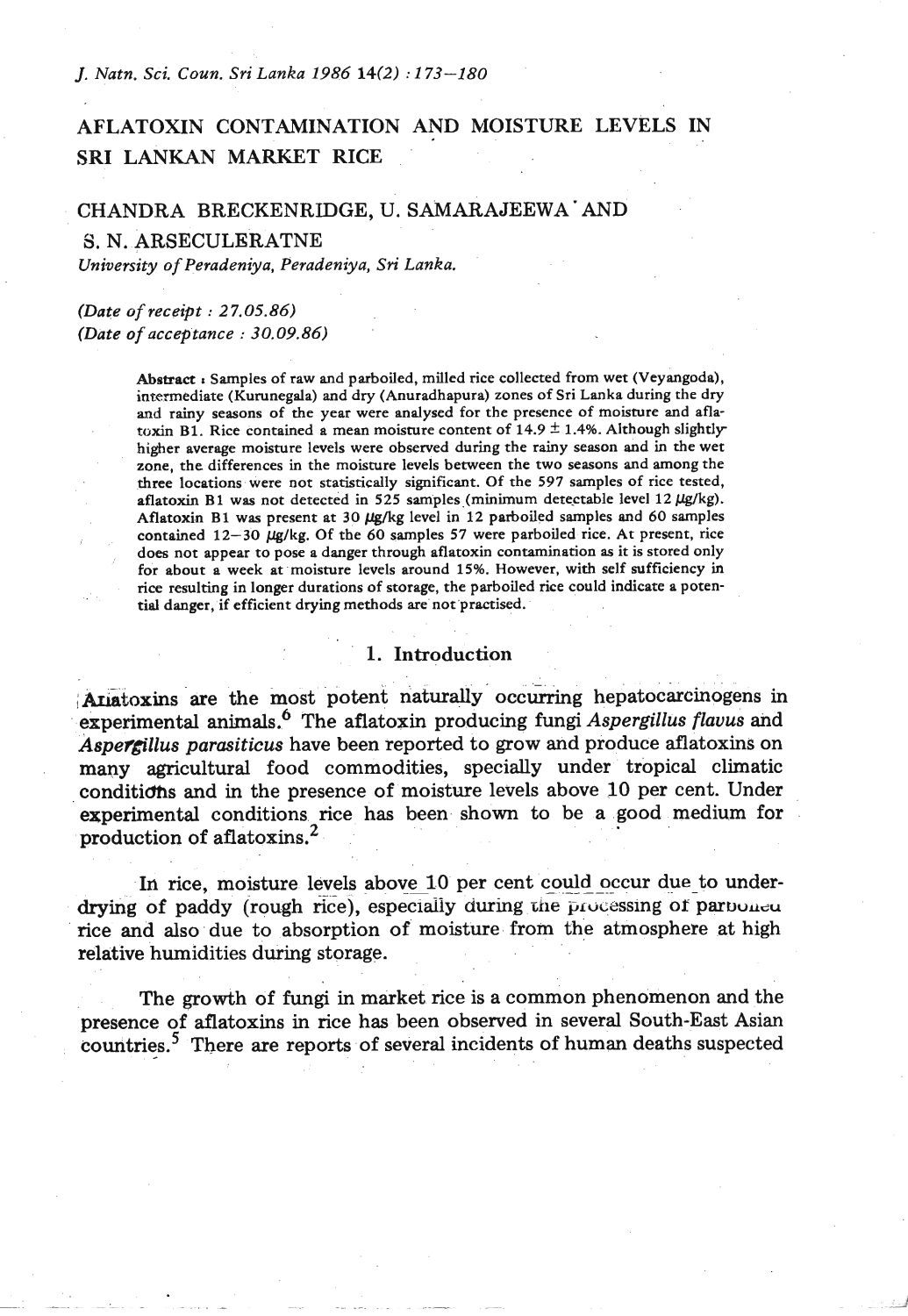to be due to aflatoxicosis caused by the consumption of aflatoxin contaminated rice. $3$ 

Rice is the staple diet of Sri Lankans. The contamination of rice by aflatoxins even at low levels could be critical as considerable quantities of rice are consumed by the average Sri Lankan.

In view of the relevance of the rice-aflatoxin problem to human health a survey of aflatoxin contamination in rice was carried out in three locations representing the three different climatic zones in Sri Lanka during dry and wet seasons of the year, to assess the extent of contamination and relate it to possible factors which could support fungal contamination and aflatoxin accumulation. In this survey, only aflatoxin **B1,** which is the most toxic and most widely spread in foods, was estimated.

# 2. Materials and Methods

. . . .-

### 2.1 Source of samples

Samples of **all** available types of rice, consisting of parboiled and raw milled rice of locally grown varieties were collected from more than 90 per cent of the market places in the three towns Anuradhapura (dry zone, annual rainfall < 2000 mm) Kurunegala (intermediate zone, annual rainfall  $2000 - 2500$  mm) and Veyangoda (wet zone, annual rain fall  $> 2500$  mm). Samples were collected during the dry and rainy seasons of the year.

#### 2.2 Sampling

When sampling was done from  $1-5$  bags, each containing upto 65 kg, several primary samples were withdrawn from three different levels in the bag using a probe grain sampler. A composite sample was prepared by pooling the three primary samples. A replicate fraction (125 g) from one-fourth of the composite sample was used for laboratory analysis. When the number of rice bags available for sampling was between  $6-25$ , 5 bags were picked randomly and primary samples were withdrawn from them. When the number of bags **was** over 25, they were marked into lots of 5 bags each and a sample was obtained from one bag in each lot.

Both parboiled and raw rice were sampled for analysis. The samples were packed and sealed in polythene bags for transport and storage.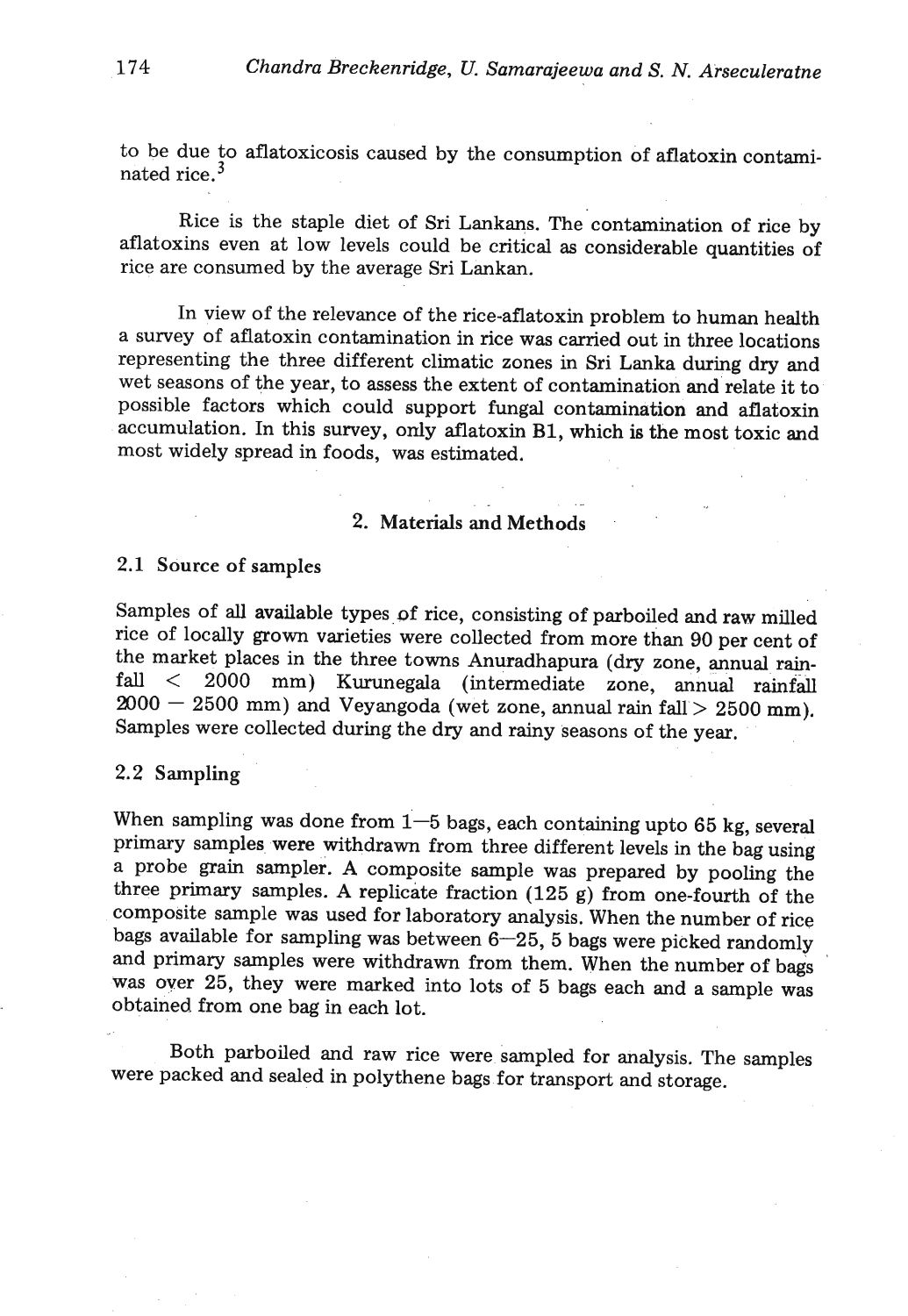### 2.3 Estimation of moisture

The moisture content in the rice (wet weight basis) was estimated immediately on return to the laboratories (within 24 hours of collection) using a Kett PBTK moisture meter. The grain samples in sealed polythene bags were stored at  $-20^{\circ}$ C pending assay for aflatoxins.

#### 2.4 Estimation of aflatoxins

Rice grains were ground to a fine powder in a Stein Mill Model M2. The samples in duplicate (20 g) were extracted by the modified 70% aqueous acetone procedure.<sup>4</sup> The estimation of aflatoxin B1 was done on  $250 \text{ nm}$ silica gel *G* (Merck) thin layer chromatographic plates by visual comparison with standard samples of pure aflatoxin B1 (Makor, Jerusalem) in chloroform under UV light at 365 nm. The minimum detectable level under these conditions was  $12 \mu$ g/kg (ppb).

Solvents used in developing the chromatograms were, (a) methanol : chloroform (3 : 97) equilibrated, lined tank (b) acetone : chloroform  $(1:9)$  unequilibrated, unlined tank

#### **3.** Results **and** discussion

#### **3.1** Locations

In the selection of localities for the survey, three rice producing areas were identified for sampling, as our preliminary studies indicated that it was not possible to find the area of origin of the rice, **with** reasonable accuracy, if sampling was done in non-rice producing areas of the country. In the three areas surveyed, all rice samples were found to be produced and processed in the same locality. In 99 per cent of the samples, the storage period as market rice was found to be less than 7 days. Occasionally, samples stored for 14-21 days were present.

# **hi2** Moisture levels

The mean moisture levels observed for all the samples was  $14.9 \pm 1.4\%$ . Lowest moisture levels were observed in rice during the dry season in the intermediate zone (Kurunegala) and highest during the rainy season in the dry zone (Anuradhapura) (Table 1).

In the dry and intermediate zones, the mean moisture content in rice appeared to be higher during the rainy season than during the dry season,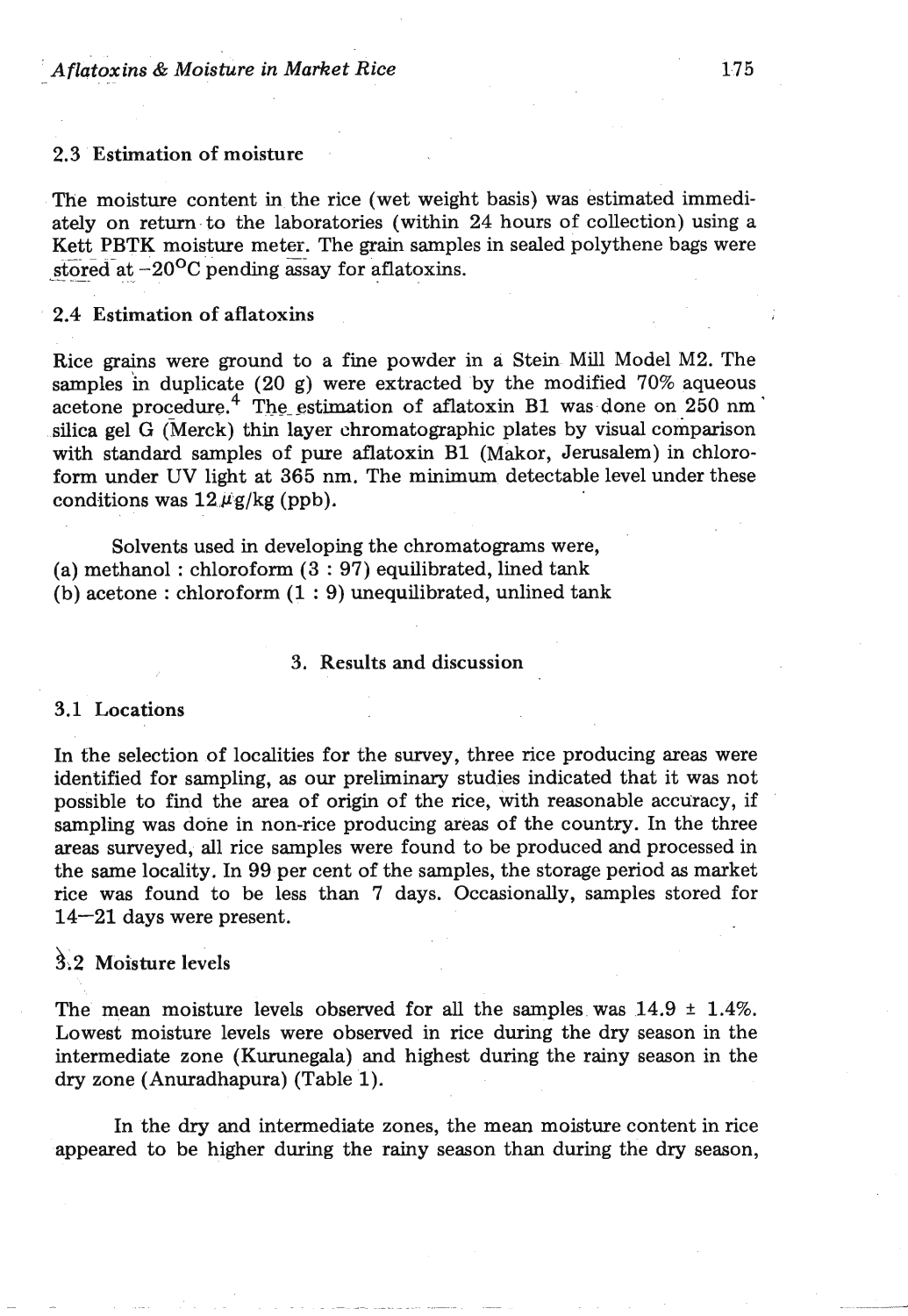|                                |               | dry            | rainy         |                |
|--------------------------------|---------------|----------------|---------------|----------------|
|                                | number        |                | number        |                |
| $Location -$<br>zone           | of<br>samples | mean           | οf<br>samples | mean           |
| Anuradhapura<br>$-$ dry        | 101           | $14.2 \pm 1.8$ | 105           | $15.9 \pm 1.3$ |
| Kurunegala<br>$-$ intermediate | 101           | $13.8 \pm 1.1$ | 104           | $15.5 \pm 1.0$ |
| Veyangoda<br>$-$ wet           | 86            | $15.1 \pm 0.9$ | 106           | $15.1 \pm 1.2$ |

. **Table 1. Mean moisture content** (% **wet basis) observed in rice samples from Anuradhapura, Kumnegala and Veyangoda during dry and rainy seasons** 

**Analysis of variance** 

|           | SS        | ms        | F            |
|-----------|-----------|-----------|--------------|
| 5.        | 319.8280  |           |              |
| $2 \cdot$ | 23.97059  | 11.985295 | $8.2640***$  |
|           | 211.78474 | 211.78474 | 146.02822*** |
| 2         | 83.84651  | 41.923255 | 28.9066***   |
| 597       | 865.8280  | 1.45030   |              |
| 602       | 1185.6600 |           |              |
|           |           |           |              |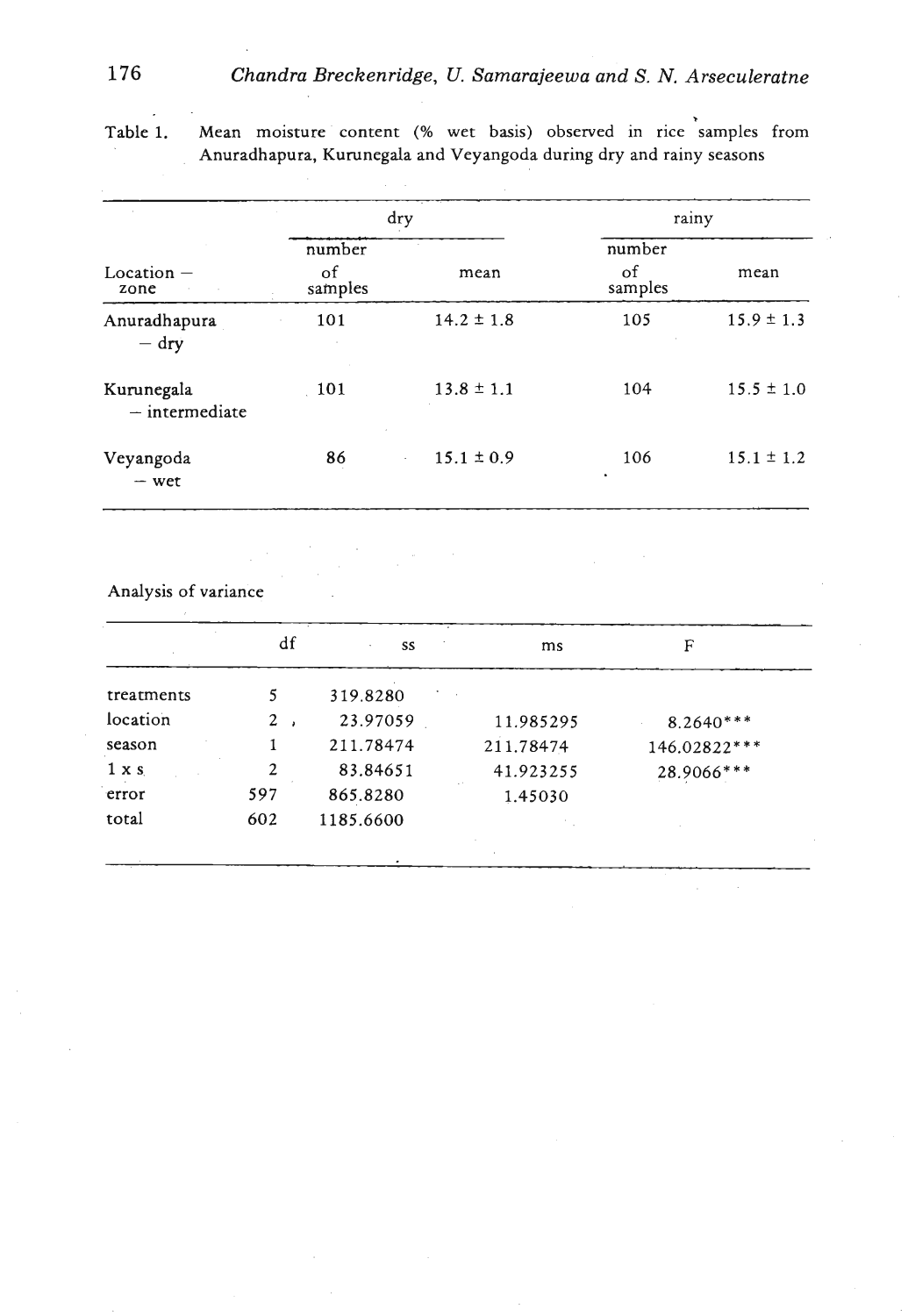### *Aflatoxins* & *Moisture in Market* **Rice**

whereas no differences in the mean moisture content was observed during the dry and rainy seasons in the wet zone.

The distribution pattern of moisture levels in rice (Table **2) showed**  an increase in the number of samples containing higher moisture levels during the rainy season in **all** three localities. The differences were marked in the dry zone.

However, the analysis of variance (Table 1) did not show any significant differences between moisture levels during dry and rainy seasons and among the three locations. On the whole the average moisture content appeared to be sufficient for slow growth of fungi in rice.

Table2.Distribution pattern of rice samples from Anuradhapura, Kurunegala and **Veyangoda during dry and rainy seasons by the moisture percentage (wet basis).** 

| Moisture      |                         |              |                | area sampled |             |              |  |
|---------------|-------------------------|--------------|----------------|--------------|-------------|--------------|--|
| Percentage    |                         | Anuradhapura |                | Kurunegala   |             | Veyangoda    |  |
|               | $\overline{\text{dry}}$ | rainy        | dry            | rainy        | dry         | rainy        |  |
| < 11.9        | 1                       | $^{\circ}$ 0 | $\overline{2}$ | $\mathbf 0$  | $\Omega$    | 0            |  |
| $12.0 - 13.9$ | 43                      | 14           | 52             | 3            | 8           | 15           |  |
| $14.0 - 15.9$ | 51                      | 44           | 45             | 73           | 62          | 66           |  |
| $16.0 - 17.9$ | 6                       | $29 -$       | $\mathbf{2}$   | 26           | 16          | 25           |  |
| >18.0         | $\mathbf 0$             | 18           | $\mathbf 0$    | $\mathbf{2}$ | $\mathbf 0$ | $\mathbf{0}$ |  |
| Total         | 101                     | 105          | 101            | 104          | 86          | 106          |  |

#### *3.3 Aflatoxin content*

Of **597** samples of rice tested for the presence of aflatoxins none of the samples contained aflatoxin **B1** above the **UNICEF/WHO/FAO maximum**  permissible level of 30  $\mu$ g/kg (ppb) for foods for human consumption. Aflatoxin **B1** was not detected in **525** samples (minimum detectable level , 12  $\mu$ g/kg). Of the balance there were 12 parhoiled rice samples containing 30 µg/kg of aflatoxin B1. Among the 60 samples which contained less than 30 pg/kg, **57** were parboiled rice and 3 were raw rice (Table 3).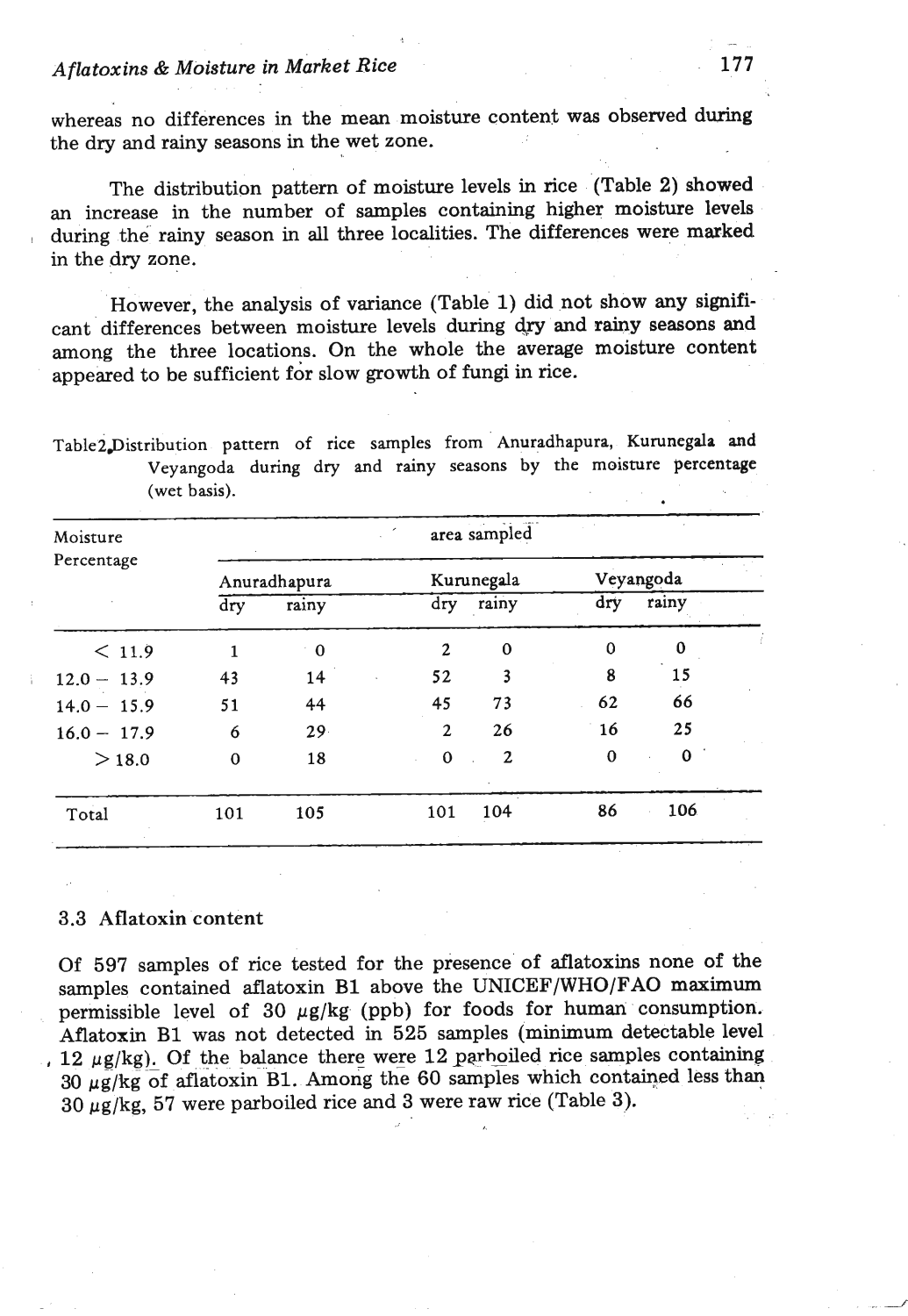| $\lambda$ Aflatovin R1 (afka) in raw and parboiled rice in relation to geographic zones and seasons in St1 Lapr<br>ſ<br>יְ | lad and the total contract of complete in |
|----------------------------------------------------------------------------------------------------------------------------|-------------------------------------------|
|                                                                                                                            |                                           |
| Table 2                                                                                                                    |                                           |

|                               |                              |                         | dry        |                                                 |                      |                               | wet     |                                                                                                               |
|-------------------------------|------------------------------|-------------------------|------------|-------------------------------------------------|----------------------|-------------------------------|---------|---------------------------------------------------------------------------------------------------------------|
| Location-zone                 | Type and<br>number<br>tested | ug/kg<br>$\leqslant 30$ | $\mu$ g/kg | with 30 content observed number<br>$(\mu$ g/kg) | tested               | as/gn as/an<br>$\leqslant 30$ | with 30 | n.d. Number Number maximum aflatoxin Type and n.d. Number Number maximum aflatoxin<br>content<br>$(\mu g/kg)$ |
| Anuradhapura parboiled 87 79  |                              |                         |            | $12 - 30*$                                      | parboiled 94 83      |                               |         | $\ddot{\ddot{\}}$                                                                                             |
| $-$ dry                       | 14 14<br>raw                 |                         |            |                                                 | raw                  |                               |         | $\frac{*}{3}$                                                                                                 |
| Kurunegala parboiled 95 77 15 |                              |                         |            | $30**$                                          | parboiled 98 93      |                               |         | 5**                                                                                                           |
| - intermediate raw            |                              |                         |            |                                                 | $\circ$<br>raw       |                               |         |                                                                                                               |
| Veyangoda                     | parboiled 84 64              |                         |            | $30**$                                          | parboiled10497       |                               |         | $3**$                                                                                                         |
| $-$ wet                       | raw                          |                         |            |                                                 | $\frac{1}{2}$<br>raw |                               |         |                                                                                                               |

178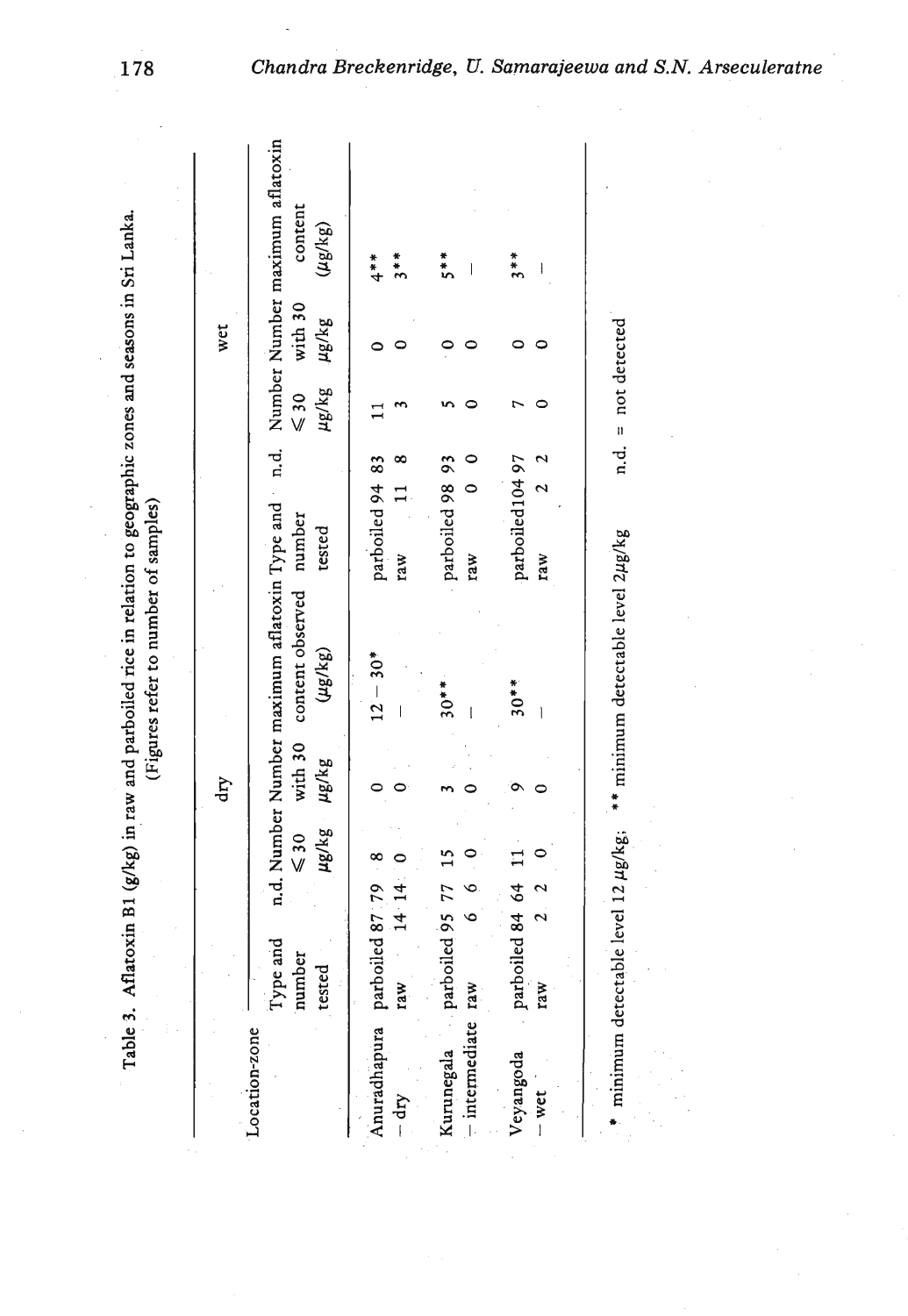# *Aflatoxins &Moisture in Market Rice*

Parboiled rice is more likely to be colonized by the fungi due to high moisture levels in them caused by improper drying, after parboiling. The gelatinized starch of the parboiled rice endosperm may also be more susceptible to fungal attack than the native starch of the raw endosperm.

As regards the susceptibility of raw rice, the number of samples analysed is not sufficient for a final conclusion. It is therefore not possible to conclude whether the parboiled rice is more susceptible to aflatoxin accumulation.

The aflatoxin B1 levels observed in the rice samples did not show any pattern of association with the different agro-climatic zones or the seasons indicating that the observed mean moisture levels up to 16% do not influence aflatoxin accumulation in rice during storage.

Under the present conditions where rice is not stored for periods above 7 days at moisture content above 16%, rice doesnot appear to pose a danger through aflatoxin contamination. However, the low aflatoxin levels detected in parboiled rice could indicate a potential danger specially if efficient drying is not practised after parboiling and prior to storage.

At present rice is a fast selling commodity in the market as Sri Lanka has not reached self sufficiency in rice. However, with self sufficiency in rice, which is expected in the near future, we may face problems of aflatoxin accumulation associated with longer periods of storage and at higher moisture levels as observed with prolonged storage of improperly dried rough rice  $1$ 

#### Acknowledgements

This work was supported by the research grant RG/82/01 of NARESA. We thank Mr. Y.H. Pemasinghe and Mr. N. Navaratna of the Department of Microbiology, University of Peradeniya for technical assistance.

#### **References**

- 1. **CALDERWELL, D.L.** (1968) **Aflatoxin development and grade of undried rough**  rice following prolonged storage in aerated bins. Report of the Texas Agriculture **Station** *of USDA, JRC/AE 68/XIII/8/2.*
- *2.* **HESSELTINE,C.W.; SHOTWELL, o.L., ELLIS, J.J, STUBBLEFIELD, R.D.**  (1966) *Bact. Rev.,* 30: 795 805.